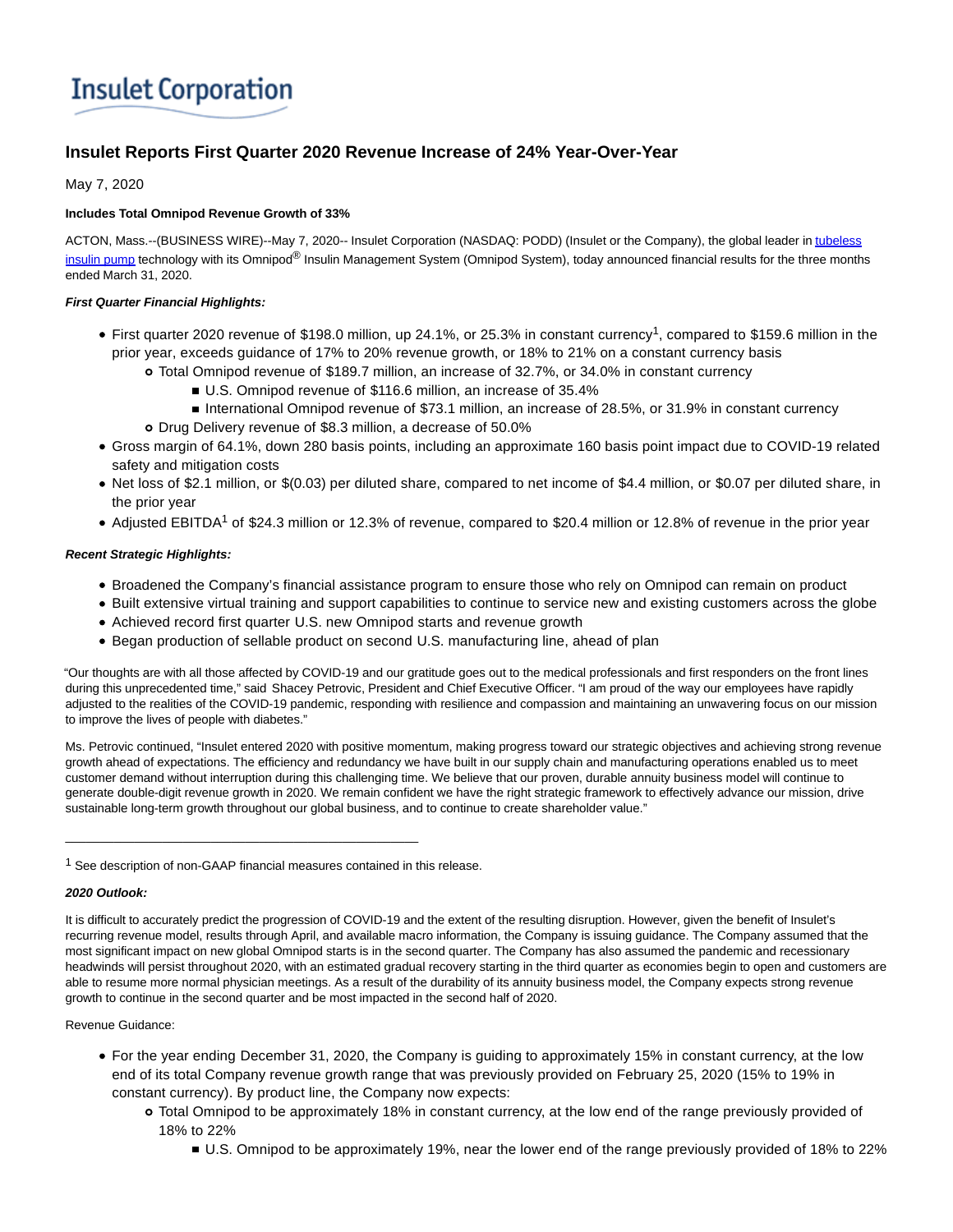- **International Omnipod to be approximately 16% in constant currency, compared to the range previously** provided of 18% to 22%
- Drug Delivery to be in the middle of the previously provided range of a 15% to 20% decline
- For the quarter ending June 30, 2020, the Company expects revenue growth of 19% to 23% in constant currency. Revenue growth ranges by product line are:
	- Total Omnipod of 19% to 23% in constant currency
		- U.S. Omnipod of 21% to 25%
		- International Omnipod of 15% to 19% in constant currency
	- o Drug Delivery of 18% to 22%

#### Adjusted EBITDA:

For the year ending December 31, 2020, the Company is reaffirming its expectation of Adjusted EBITDA as a percentage of revenue in the mid-teens, now closer to the low end of the range.

#### **Conference Call:**

Insulet will host a conference call at 4:30 p.m. (Eastern Time) on May 7, 2020 to discuss the financial results and outlook. The link to the live call will be available on the Investor Relations section of the Company's website at [http://investors.insulet.com,](https://cts.businesswire.com/ct/CT?id=smartlink&url=http%3A%2F%2Finvestors.insulet.com&esheet=52216302&newsitemid=20200507005932&lan=en-US&anchor=http%3A%2F%2Finvestors.insulet.com&index=2&md5=2bc7571478321e4188bbd552dd5c75b3) "Events and Presentations," and will be archived for future reference. The call may also be accessed by dialing (844) 831-3022 for domestic callers or (315) 625-6887 for international callers, passcode 1356367.

#### **About Insulet Corporation:**

Insulet Corporation (NASDAQ: PODD), headquartered in Massachusetts, is an innovative medical device company dedicated to making the lives of people with diabetes and other conditions easier through the use of its Omnipod product platform. The Omnipod Insulin Management System provides a unique alternative to traditional insulin delivery methods. With its simple, wearable design, the disposable Pod provides up to three days of non-stop insulin delivery, without the need to see or handle a needle. Insulet also leverages the unique design of its Pod by tailoring its Omnipod technology platform for the delivery of non-insulin subcutaneous drugs across other therapeutic areas. For more information, please visit[: www.insulet.com a](https://cts.businesswire.com/ct/CT?id=smartlink&url=http%3A%2F%2Fwww.insulet.com&esheet=52216302&newsitemid=20200507005932&lan=en-US&anchor=www.insulet.com&index=3&md5=eb7cc1acc7723eb0c0edda6a0ba4b0e1)nd [www.omnipod.com.](https://cts.businesswire.com/ct/CT?id=smartlink&url=http%3A%2F%2Fwww.myomnipod.com%2Fhome&esheet=52216302&newsitemid=20200507005932&lan=en-US&anchor=www.omnipod.com&index=4&md5=dcc47514b38e1222bfa46f61728448b5)

#### **Non-GAAP Financial Measures:**

The Company uses the following non-GAAP financial measures:

- Constant currency revenue growth, which represents the change in revenue between current and prior year periods using a constant currency, the exchange rate in effect during the applicable prior year period. Insulet presents constant currency revenue growth because management believes it provides meaningful information regarding the Company's results on a consistent and comparable basis. Management uses this non-GAAP financial measure, in addition to financial measures in accordance with generally accepted in the United States (GAAP), to evaluate the Company's operating results. It is also one of the performance metrics that determines management incentive compensation.
- Adjusted EBITDA, which represents net (loss) income plus net interest expense, income tax (benefit) expense, depreciation and amortization, stock-based compensation and other significant unusual items, as applicable. Insulet presents Adjusted EBITDA because management uses it as a supplemental measure in assessing the Company's operating performance, and the Company believes that it is helpful to investors, securities analysts and other interested parties as a measure of comparative operating performance from period to period. The Company recognizes Adjusted EBITDA as a commonly used measure in determining business value and as such, uses it internally to report results. It is also one of the performance metrics that determines management incentive compensation.

These non-GAAP financial measures should be considered supplemental to, and not a substitute for, the Company's reported financial results prepared in accordance with GAAP. Furthermore, the Company's definition of these non-GAAP measures may differ from a similarly titled measures used by others. Because non-GAAP financial measures exclude the effect of items that will increase or decrease the Company's reported results of operations, Insulet strongly encourages investors to review the Company's consolidated financial statements and publicly filed reports in their entirety.

The Company does not provide a reconciliation of Adjusted EBITDA to net income on a forward-looking basis because it is unable to estimate, with reasonable certainty and without unreasonable efforts, any unusual or unanticipated charges, expenses or gains. These items are uncertain, depend on various factors, and could be material to the Company's GAAP results.

#### **Forward-Looking Statements:**

The 2020 financial results contained in this news release are subject to finalization in connection with the preparation of the Company's Form 10-Q for the quarter ended March 31, 2020. This press release contains forward-looking statements concerning Insulet's expectations, anticipations, intentions, beliefs or strategies regarding the future. These forward-looking statements are based on its current expectations and beliefs concerning future developments and their potential effects on Insulet. There can be no assurance that future developments affecting Insulet will be those that it has anticipated.

These forward-looking statements involve a number of risks, uncertainties (some of which are beyond Insulet's control) or other assumptions that may cause actual results or performance to be materially different from those expressed or implied by these forward-looking statements. These risks and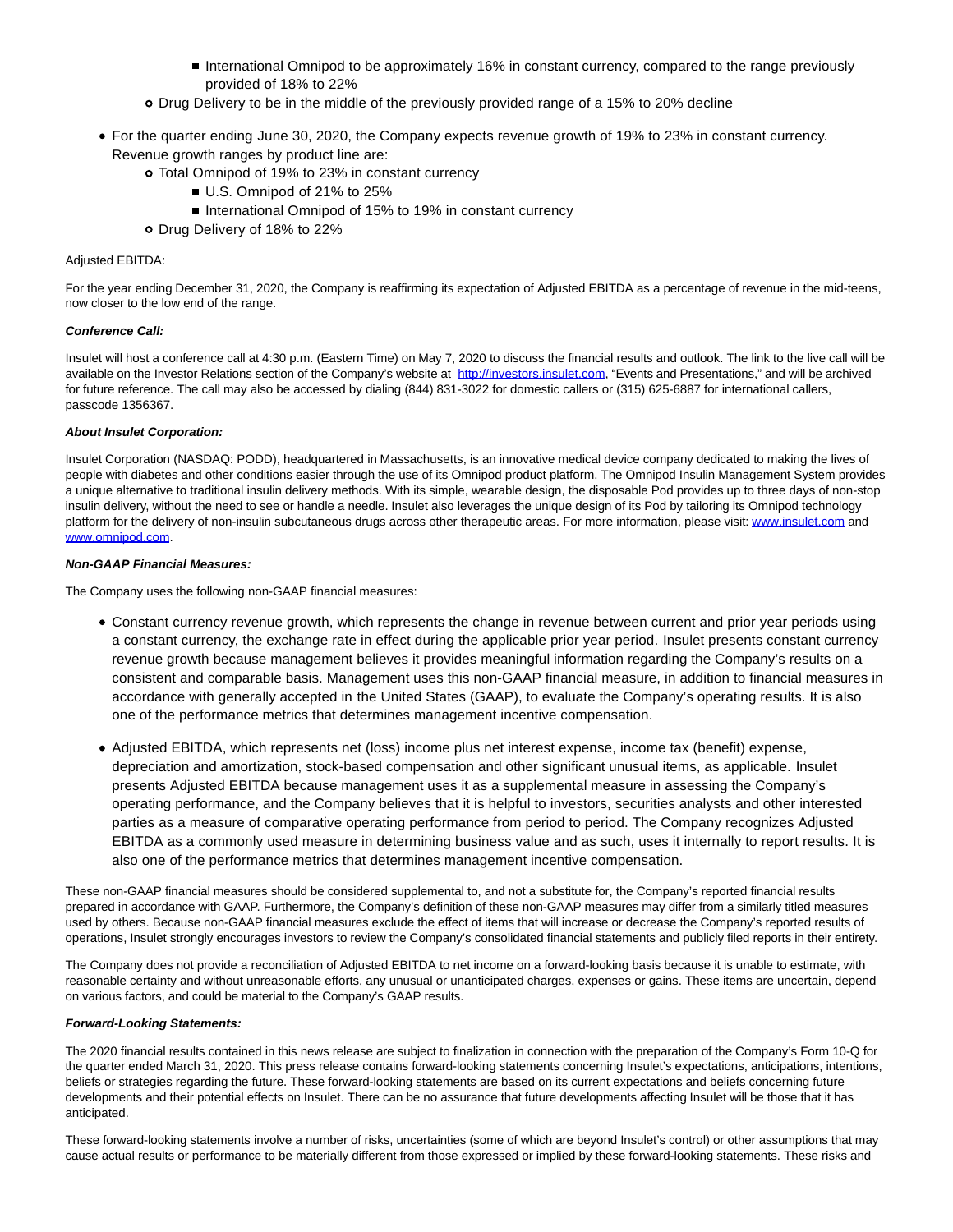uncertainties include, but are not limited to: risks associated with public health crises and pandemics, such as the COVID-19 global pandemic, including the duration of the outbreak, government actions and restrictive measures implemented in response, supply chain disruptions, delays in clinical trials, and other impacts to the business, or on the Company's ability to execute business continuity plans; risks associated with the Company's dependence on its principal product platform, the Omnipod System; the Company's ability to design, develop, manufacture and commercialize future products; Insulet's ability to reduce production costs and increase customer orders and manufacturing volumes; adverse changes in general economic conditions; the impact of healthcare reform laws; supply problems or price fluctuations with sole source or third-party suppliers on which Insulet is dependent; the potential establishment of a competitive bid program for conventional insulin pumps; failure by Insulet to retain key supplies and/or supplier pricing discounts and achieve satisfactory gross margins; international business risks, including regulatory, commercial and logistics risks associated with the Company selling its products in Europe in light of the uncertainty related to the separation of the United Kingdom from the European Union (Brexit); Insulet's inability to secure and retain adequate coverage or reimbursement from third-party payors for the Omnipod System or future products and potential adverse changes in reimbursement rates or policies relating to the Omnipod System or future products; failure to retain key payor partners and their members; adverse effects resulting from competition; technological change and product innovation adversely affecting the Company's business; changes to or termination of Insulet's license to incorporate a blood glucose meter into the Omnipod System or its inability to enter into new license or other agreements with respect to the Omnipod System's current or future features; challenges to the future development of our non-insulin drug delivery product line; Insulet's ability to protect its intellectual property and other proprietary rights; conflicts with the intellectual property of third parties, including claims that Insulet's current or future products infringe or misappropriate the proprietary rights of others; adverse regulatory or legal actions relating to the Omnipod System or future products; failure of Insulet's contract manufacturers or component suppliers to comply with the U.S. Food and Drug Administration's quality system regulations; the potential violation of the U.S. Foreign Corrupt Practices Act or any other federal, state or foreign anti-bribery/anti-corruption laws or laws prohibiting "kickbacks" or protecting the confidentiality of health information or other protected personal information, or any challenge to or investigation into Insulet's practices under these laws; product liability and other lawsuits that may be brought against Insulet, including stemming from off-label use of its product; breaches or failures of its product or information technology systems, including by cyber attack; reduced retention rates of our customer base; unfavorable results of clinical studies relating to the Omnipod System or future products, or the products of Insulet's competitors; future publication of articles or announcement of positions by diabetes associations or other organizations that are unfavorable to the Omnipod System; the concentration of Insulet's manufacturing operations and storage of inventory in a limited number of locations; Insulet's ability to attract and retain personnel; Insulet's ability to scale its business to support revenue growth; fluctuations in quarterly results of operations; risks associated with potential future acquisitions or investments in new businesses; Insulet's ability to generate sufficient cash to service all of its indebtedness or raise additional funds on acceptable terms or at all; the expansion of Insulet's distribution network; the volatility of the trading price of Insulet's common stock; risks related to future sales of its common stock or the conversion of any of the Convertible Senior Notes; potential limitations on Insulet's ability to use its net operating loss carryforwards; anti-takeover provisions in its organizational documents; and other risks and uncertainties described in its Annual Report on Form 10-K, which was filed with the Securities and Exchange Commission in February 2020 in the section entitled "Risk Factors," and in its other filings from time to time with the Securities and Exchange Commission. Should one or more of these risks or uncertainties materialize, or should any of its assumptions prove incorrect, actual results may vary in material respects from those projected in these forward-looking statements. Insulet undertakes no obligation to publicly update or revise any forward-looking statements.

## **INSULET CORPORATION CONDENSED CONSOLIDATED STATEMENTS OF OPERATIONS (UNAUDITED)**

|                                              |         | Three Months Ended March 31, |         |               |
|----------------------------------------------|---------|------------------------------|---------|---------------|
| (dollars in millions, except per share data) | 2020    |                              | 2019    |               |
| Revenue                                      | \$198.0 |                              | \$159.6 |               |
| Cost of revenue                              | 71.1    |                              | 52.9    |               |
| <b>Gross profit</b>                          | 126.9   |                              | 106.7   |               |
| Research and development expenses            | 35.5    |                              | 32.5    |               |
| Selling, general and administrative expenses | 83.9    |                              | 66.9    |               |
| <b>Operating income</b>                      | 7.5     |                              | 7.3     |               |
| Interest expense, net                        | (10.1)  | $\lambda$                    | (4.8)   | $\mathcal{E}$ |
| Other income, net                            |         |                              | 2.2     |               |
| (Loss) income before income taxes            | (2.6)   | $\lambda$                    | 4.7     |               |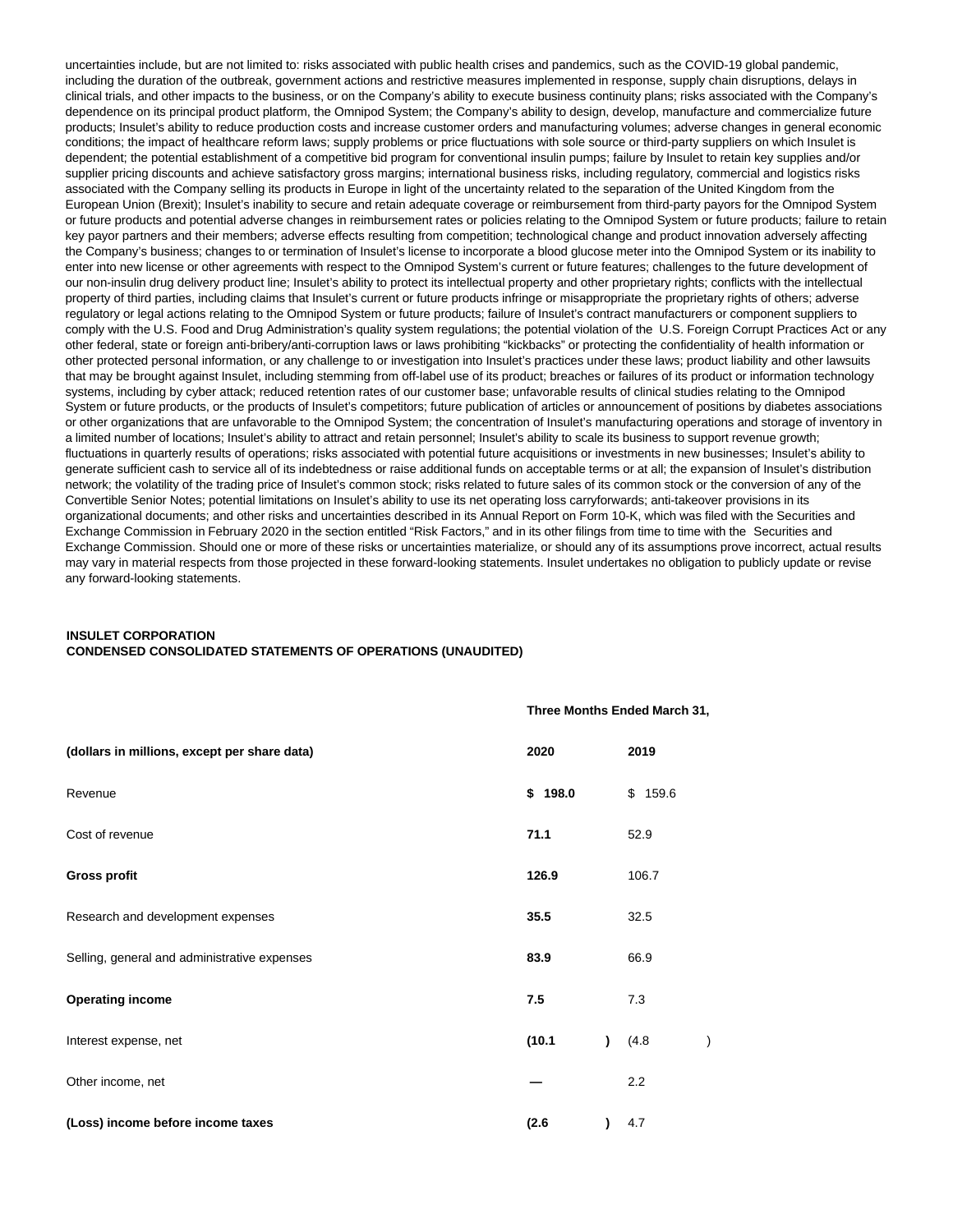| Income tax benefit (expense) | 0.5                                   | (0.3) |  |
|------------------------------|---------------------------------------|-------|--|
| Net (loss) income            | $\frac{1}{2}$ (2.1) $\frac{1}{2}$ 4.4 |       |  |

## **Net (loss) income per share:**

| Basic                                                                | \$ (0.03) |  | \$0.07 |
|----------------------------------------------------------------------|-----------|--|--------|
| <b>Diluted</b>                                                       | \$ (0.03) |  | \$0.07 |
| Weighted-average number of common shares outstanding (in thousands): |           |  |        |
| Basic                                                                | 62,884    |  | 59,355 |
| Diluted                                                              | 62,884    |  | 61,148 |

## **INSULET CORPORATION CONDENSED CONSOLIDATED BALANCE SHEETS (UNAUDITED)**

| (dollars in millions) | March 31, 2020 December 31, 2019 |
|-----------------------|----------------------------------|

# **ASSETS**

| Cash, cash equivalents and short-term investments \$ 321.6 |           | \$376.1   |
|------------------------------------------------------------|-----------|-----------|
| Accounts receivable, net                                   | 80.1      | 69.3      |
| Inventories                                                | 95.7      | 101.0     |
| Prepaid expenses and other current assets                  | 43.9      | 44.6      |
| Total current assets                                       | 541.3     | 591.0     |
| Long-term investments                                      | 60.8      | 58.4      |
| Property, plant and equipment, net                         | 412.4     | 399.4     |
| Goodwill and other intangible assets, net                  | 52.0      | 53.0      |
| Other assets                                               | 41.7      | 41.1      |
| <b>Total assets</b>                                        | \$1,108.2 | \$1,142.9 |
| <b>LIABILITIES AND STOCKHOLDERS' EQUITY</b>                |           |           |
| Accounts payable                                           | \$36.4    | \$54.5    |

Accrued expenses and other current liabilities **94.0** 103.2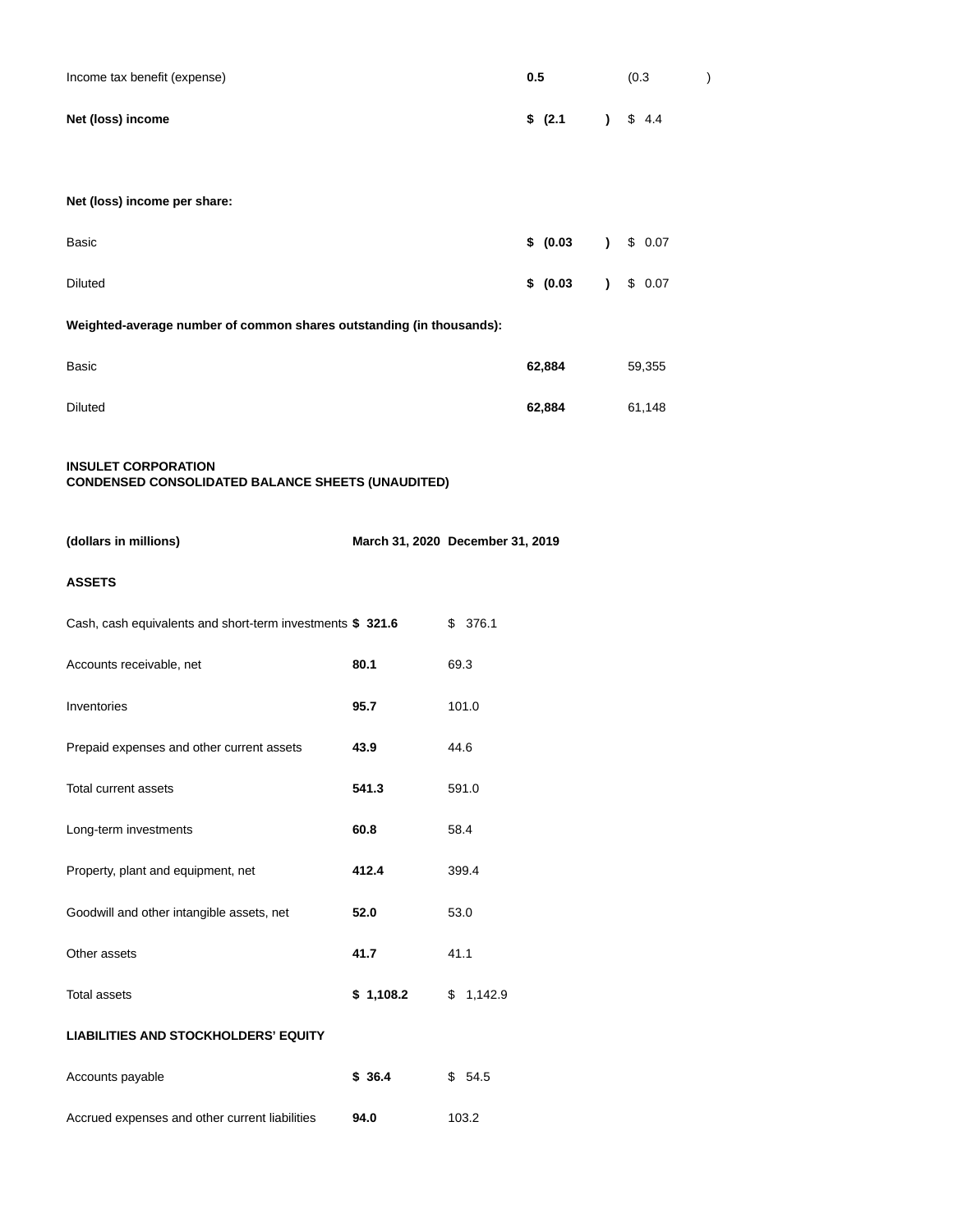| Total current liabilities                  | 130.4     | 157.7         |
|--------------------------------------------|-----------|---------------|
| Convertible debt, net                      | 899.0     | 887.9         |
| Other liabilities                          | 19.8      | 21.4          |
| <b>Total liabilities</b>                   | 1,049.2   | 1,067.0       |
| Stockholders' Equity                       | 59.0      | 75.9          |
| Total liabilities and stockholders' equity | \$1,108.2 | \$<br>1,142.9 |

# **INSULET CORPORATION NON-GAAP RECONCILIATIONS (UNAUDITED)**

# **CONSTANT CURRENCY**

**Three Months Ended March 31,**

| (dollars in millions)      | 2020    | 2019        | <b>Percent Change</b> |               | Currency<br>Impact |   | <b>Constant</b><br><b>Currency</b> |  |
|----------------------------|---------|-------------|-----------------------|---------------|--------------------|---|------------------------------------|--|
| Revenue:                   |         |             |                       |               |                    |   |                                    |  |
| U.S. Omnipod               | \$116.6 | \$86.1      | 35.4                  | %             |                    | % | 35.4%                              |  |
| International Omnipod 73.1 |         | 56.9        | 28.5                  | %             | (3.4)%             |   | 31.9%                              |  |
| <b>Total Omnipod</b>       | 189.7   | 143.0       | 32.7                  | %             | (1.3)%             |   | 34.0%                              |  |
| Drug Delivery              | 8.3     | 16.6        | (50.0)                | $\frac{9}{6}$ |                    | % | $(50.0)$ %                         |  |
| Total                      | \$198.0 | \$<br>159.6 | 24.1                  | %             | (1.2)%             |   | 25.3%                              |  |

# **ADJUSTED EBITDA**

|  | Three Months Ended March 31, |  |  |  |
|--|------------------------------|--|--|--|
|--|------------------------------|--|--|--|

| (dollars in millions)         | 2020        |   | 2019      |
|-------------------------------|-------------|---|-----------|
| Net (loss) income             | \$<br>(2.1) | ) | \$<br>4.4 |
| Interest expense, net         | 10.1        |   | 4.8       |
| Income tax (benefit) expense  | (0.5)       | ) | 0.3       |
| Depreciation and amortization | 8.9         |   | 5.1       |
| Stock-based compensation      | 7.9         |   | 5.8       |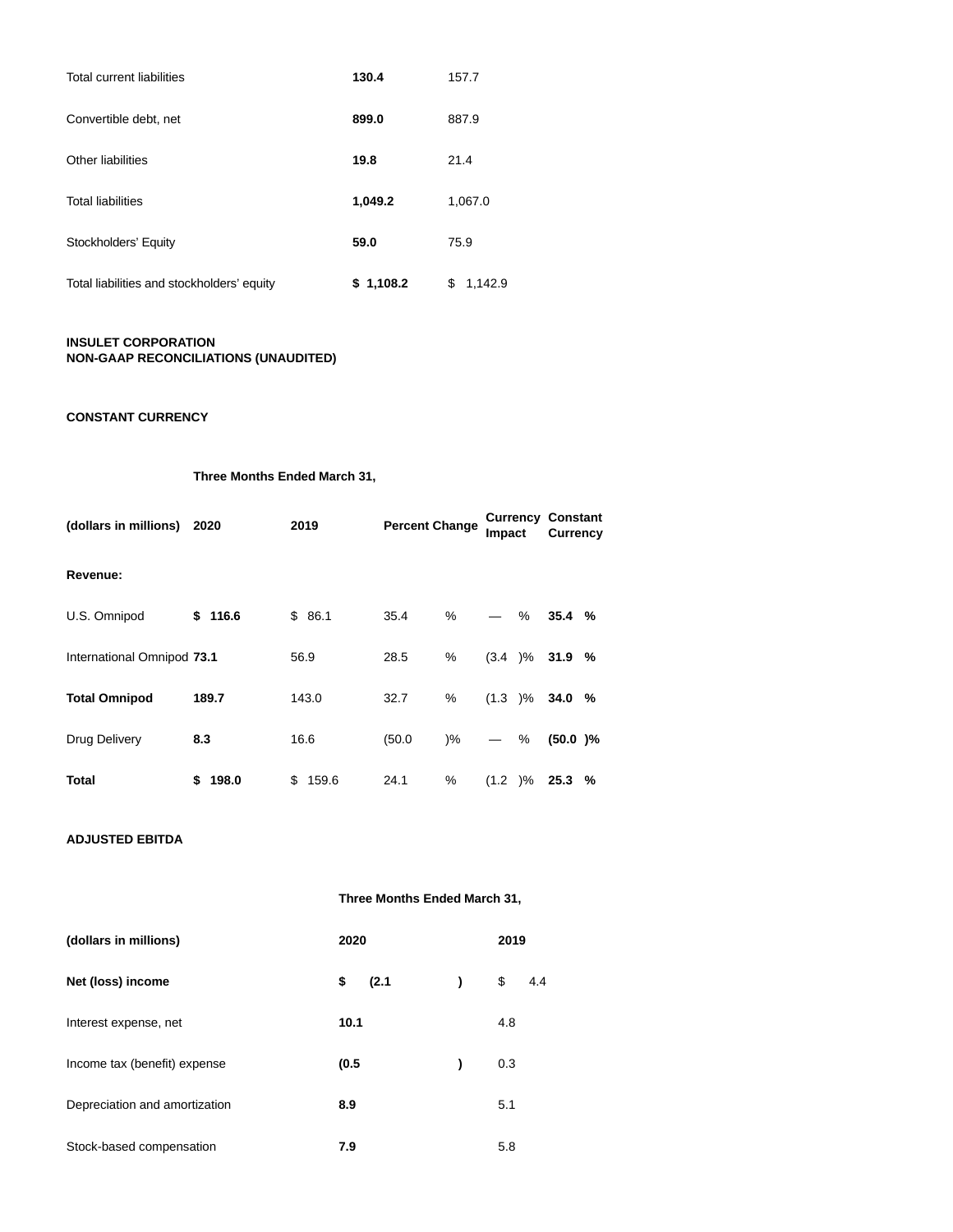| <b>Adjusted EBITDA</b> | 24.3 | 20.4 |
|------------------------|------|------|
|                        |      |      |

## **INSULET CORPORATION REVENUE GUIDANCE RECONCILIATIONS (UNAUDITED)**

# **FULL YEAR 2020**

|                       | Revenue<br>Growth<br><b>GAAP</b> | <b>Currency</b><br>Impact | <b>Constant</b><br><b>Currency</b> |
|-----------------------|----------------------------------|---------------------------|------------------------------------|
| U.S. Omnipod          | 19%                              | $-$ %                     | 19%                                |
| International Omnipod | 14%                              | (2)%                      | 16%                                |
| <b>Total Omnipod</b>  | 17%                              | (1)%                      | 18%                                |
| Drug Delivery         | $(15 - 20)\%$                    | $-$ %                     | $(15 - 20)\%$                      |
| <b>Total</b>          | 14%                              | (1)%                      | 15%                                |

# **Q2 2020**

|                           | Low                   |                                     |                      | High   |                                     |                 |
|---------------------------|-----------------------|-------------------------------------|----------------------|--------|-------------------------------------|-----------------|
|                           | Growth<br><b>GAAP</b> | Revenue Currency Constant<br>Impact | <b>Currency GAAP</b> | Growth | Revenue Currency Constant<br>Impact | <b>Currency</b> |
| U.S. Omnipod              | 21%                   | $-$ %                               | 21%                  | 25%    | $-\%$                               | 25%             |
| International Omnipod 13% |                       | $(2)\%$                             | 15%                  | 17%    | (2)%                                | 19%             |
| <b>Total Omnipod</b>      | 18%                   | $(1)\%$                             | 19%                  | 22%    | $(1)\%$                             | 23%             |
| Drug Delivery             | 18%                   | $-$ %                               | 18%                  | 22%    | $-$ %                               | 22%             |
| <b>Total</b>              | 18%                   | (1)%                                | 19%                  | 22%    | (1)%                                | 23%             |

View source version on [businesswire.com:](http://businesswire.com/)<https://www.businesswire.com/news/home/20200507005932/en/>

**Investor Relations Contact:** Deborah R. Gordon Vice President, Investor Relations (978) 600-7717 [dgordon@insulet.com](mailto:dgordon@insulet.com)

**Media Contact:** Angela Wiczek